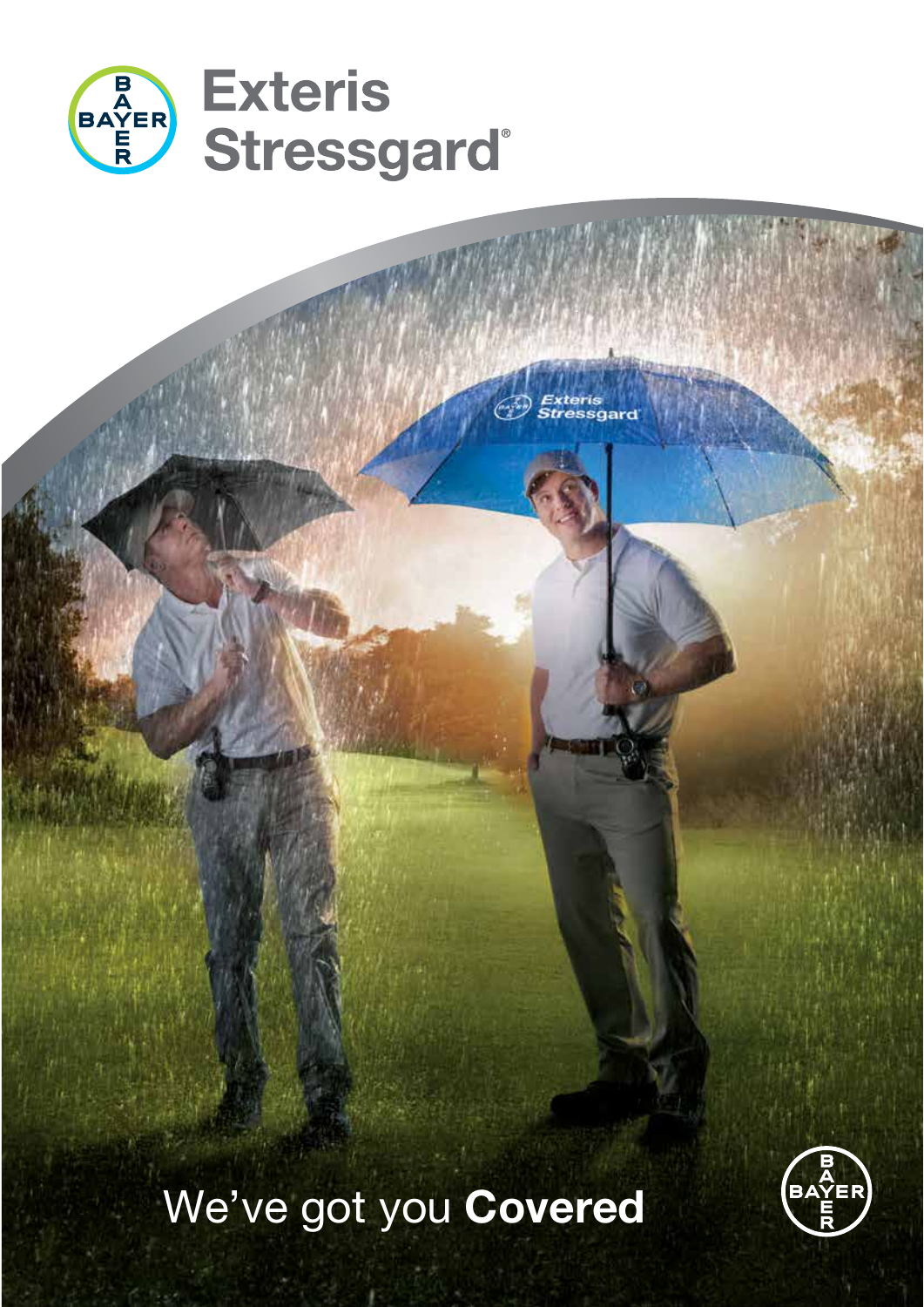

Exteris Stressgard® is a nextgeneration fungicide containing a unique combination of two active ingredients and two proprietary formulation technologies. Exteris Stressgard® delivers preventative and fast curative control of a broad spectrum of damaging turf diseases as well as improved plant health and turf quality. The unique formulation of Exteris Stressgard® delivers a highly flexible product that turf managers can apply with confidence throughout the year and under a wide variety of environmental conditions.

# **MODE OF ACTION**

Exteris Stressgard® contains a new SDHI fungicide from a unique chemical group combined with a proven QoI partner.

Fluopyram is the only fungicide in the pyridinyl-ethyl-benzamide group with a unique spectrum of activity that differs from all current SDHI fungicides on the market.

The combination with trifloxystrobin provides the benefit of mesostemic activity and increases the spectrum of diseases controlled.

The end result is a new broad spectrum fungicide for turf managers that provides excellent long-lasting, preventative and curative control of turf diseases without any growth regulation concerns.

The active ingredient is new to the turf market. It's obviously crucial to rotate your fungicide groups and that's what we are looking at doing here. We're fighting dollar spot in spring and autumn, so obviously rotation is the key. We applied the Exteris Stressgard and didn't get dollar spot in any of the greens.

Ian Thompson, Course Superintendent, Penrith Golf Club, NSW



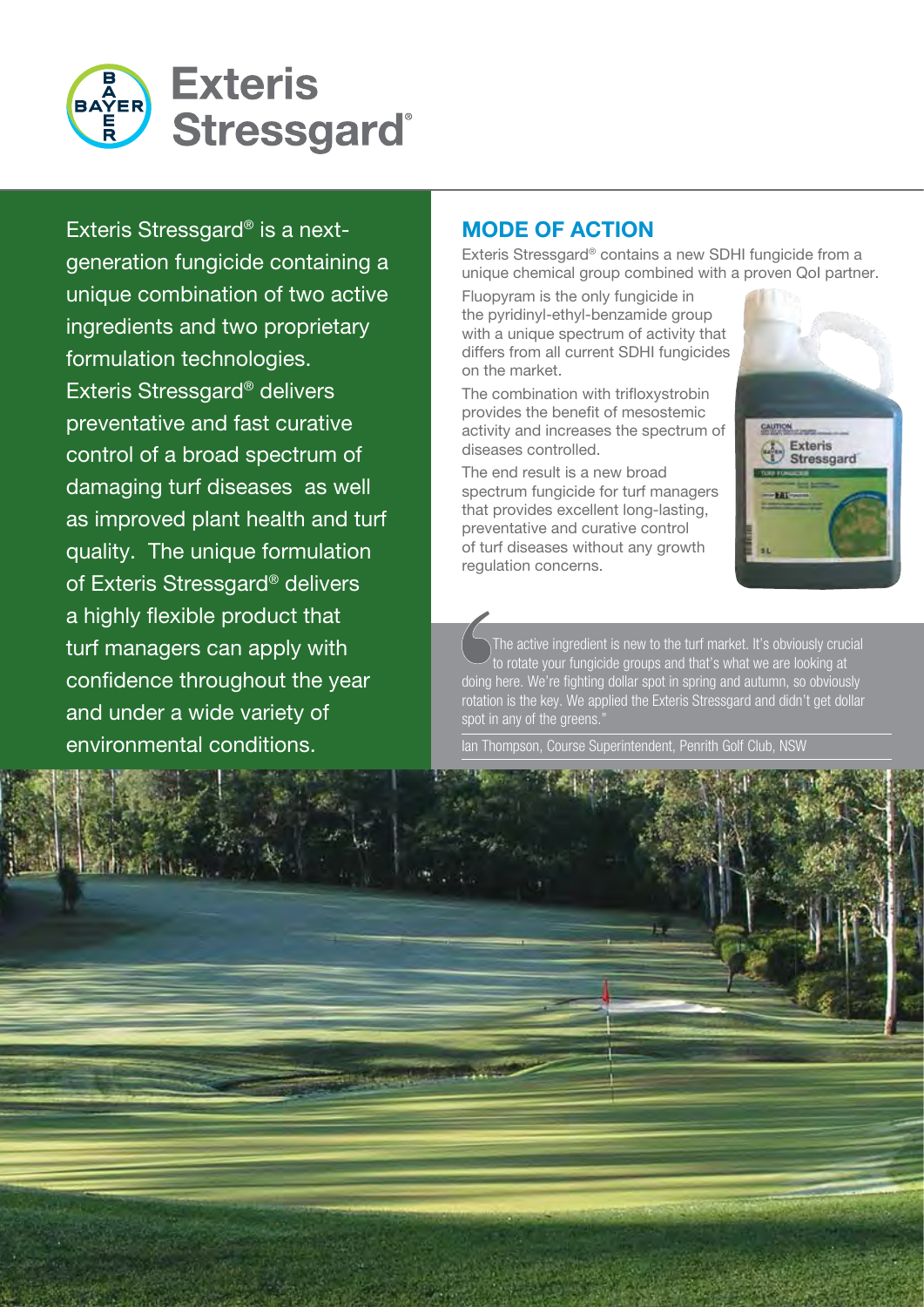| <b>MODE OF ACTION TABLE FOR TURFGRASS FUNGICIDES</b> |                        |                                       |                                  |                     |                        |                        |                                                                                         |                          |                                |                               |                    |
|------------------------------------------------------|------------------------|---------------------------------------|----------------------------------|---------------------|------------------------|------------------------|-----------------------------------------------------------------------------------------|--------------------------|--------------------------------|-------------------------------|--------------------|
| M<br>multisite                                       | 29<br>unspecified      | methyl<br>benzimidazole<br>carbamates | $\overline{2}$<br>dicarboximides | 3<br><b>DMIs</b>    | 4<br>phenylamides      | <b>SDHIS</b>           | 11<br>Qols                                                                              | 12<br>phenylpyrroles     | 14<br>aromatic<br>hydrocarbons | 28<br>carbamates              | 33<br>phosphonates |
| <b>Mz</b><br>mancozeb                                | <b>Fz</b><br>fluazinam | Th<br>thiabendazole                   | $\mathbf{p}$<br>iprodione        | Pr<br>propiconazole | <b>Me</b><br>metalaxyl | Ft<br>flutolanil       | <b>Az</b><br>azoxystrobin                                                               | <b>Fd</b><br>fludioxonil | Et<br>etridiazole              | P <sub>p</sub><br>propamocarb | Fa<br>fosetyl-Al   |
| <b>Ch</b><br>chlorothalonil                          |                        |                                       |                                  | Tb<br>tebuconazole  |                        | Pe<br>penthiopyrad     | Tf<br>trifloxystrobin                                                                   |                          | <b>To</b><br>tolclofos         |                               |                    |
| TH<br>thiram                                         |                        |                                       |                                  | Td<br>triadimenol   |                        | <b>Fr</b><br>fluopyram | *Based on FRAC (Fungicide Resistance Action Committee)<br>Mode Of Action Classification |                          |                                |                               |                    |
|                                                      |                        |                                       |                                  | Ti<br>triticonazole |                        |                        |                                                                                         |                          |                                |                               |                    |

#### **RESISTANCE MANAGEMENT**

Exteris Stressgard® is an excellent tool to use as part of a fungicide rotation program to help manage the risks of resistance development, particularly in high risk diseases such as dollar spot.

Exteris Stressgard® provides an excellent level of control of dollar spot and with no known cross resistance, will control dollar spot populations that are resistant to other chemistries.

Exteris Stressgard® should be used as a preventative or early curative application, and rotated with other chemistries as part of a resistance management program.

Refer to Mode of Action table.

#### **FORMULATION**

Exteris Stressgard® is the only product that includes a combination of Leaf-Cote™ and Stressgard® Formulation Technologies, making it an ideal choice for a range of surfaces where turf quality is paramount such as golf greens, high profile sportsfields and bowling greens.

- > Leaf-Cote™ Technology is engineered to enhance spray droplet dynamics and maximise the amount of active ingredient on the target surface. This ensures optimum performance across a wide range of spray volumes and environmental conditions, giving great flexibility in use for turf managers.
	- Improves spray droplet coverage and adhesion
	- Fast dry time on leaf surface
	- Improves rainfastness
	- Fast curative control
- > Stressgard® Formulation Technology
	- Enhances plant health effects
	- Alleviates both abiotic & biotic stresses
	- Mitigation & recovery from wear stress
	- Improves turf colour, quality & density

#### **PLANT UPTAKE AND MOVEMENT**

Exteris Stressgard<sup>®</sup> is a systemic fungicide, meaning it is absorbed into the plant tissue and translocated to protect new growth that occurs after application.

The benefits of this product are enhanced because there are two active ingredients, with two different modes of action. The SDHI active ingredient, fluopyram, is an acropetal penetrant that forms a protective barrier on the leaf and permeates into it, moving upwards in the plant's xylem (water channel) to the tip of the leaf.

The QoI active ingredient, trifloxystrobin, is mesostemic (local penetrant) which also forms a protective barrier on the leaf surface and penetrates the leaf where it's deposited, so that targeted control can be achieved.

The combination of these two specific modes of action means that control is highly effective and long lasting.

Leaf-Cote™ Advanced Delivery System showing excellent leaf coverage from Exteris Stressgard®

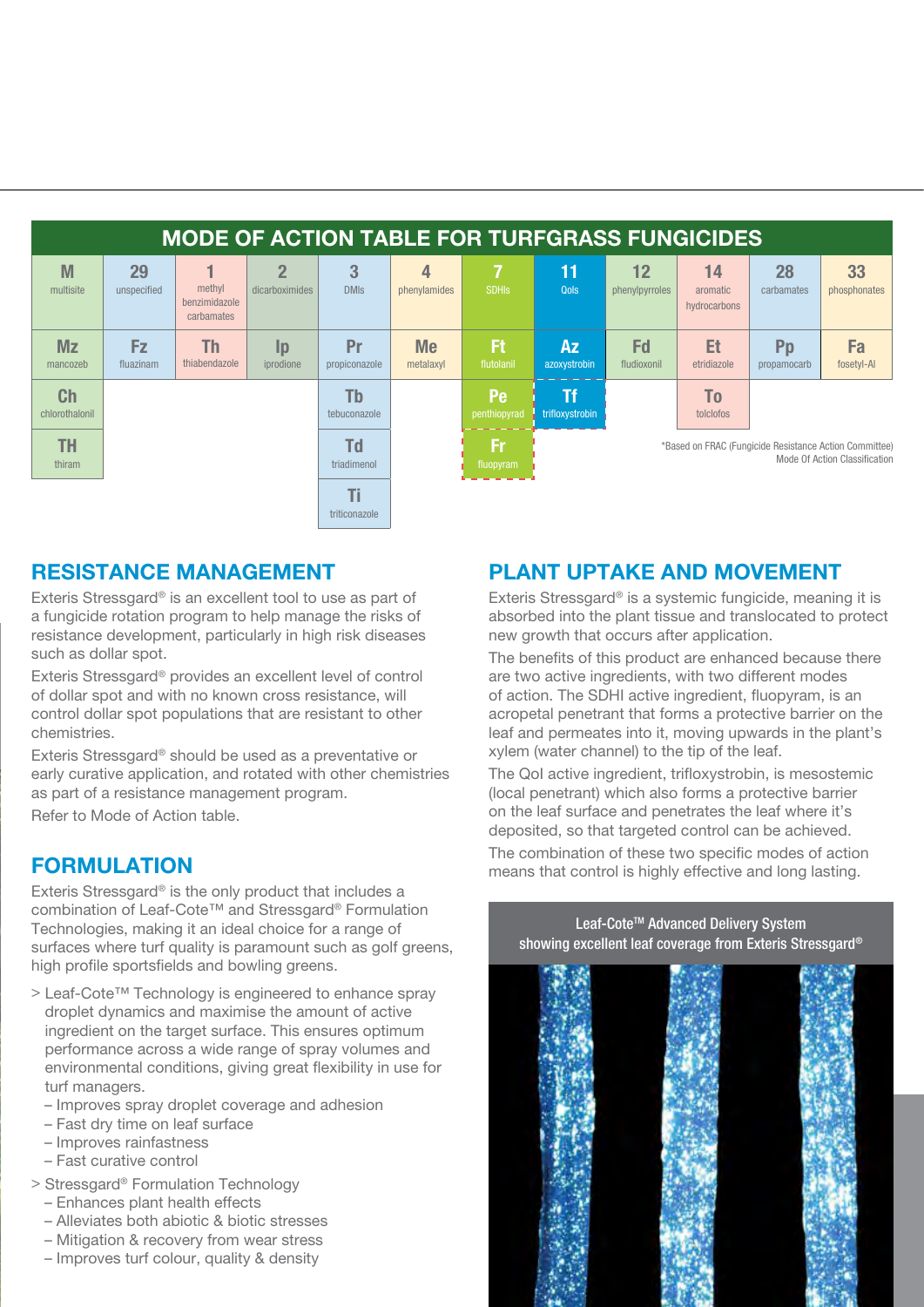# We've got you **Covered**

#### **USING Exteris Stressgard®**

Exteris Stressgard® can be used in a preventative fungicide program, applied at 14-28 day intervals. Use the shorter interval under high disease pressure or when applying as a curative.

Exteris Stressgard® can be used throughout the year to prevent dollar spot, brown patch, fusarium and other diseases.

Exteris Stressgard® has excellent turf safety and shows no growth regulation associated with some other fungicide chemistries such as DMIs, meaning the product can be used with confidence during the peak of summer heat, extreme cold and during application of growth regulator programs.

With its disease knockdown properties and short dry time on the leaf, Exteris Stressgard® also provides quick knockdown of disease so it can be used effectively in a curative disease management program.



 As a preventive application I didn't see any activity of dollar spot at all which was fantastic for us. I noticed it went out very evenly and the coating of the leaf was quite thorough. It looked like the droplet and the dispersion was covering all surfaces so I thought it was fantastic. It was easy to use for the applicator. Putting it in the tank, rinsing it through, some fungicides will be thick in the bottom of the container and hard to rinse out. Exteris Stressgard didn't have that."

Shane Greenhill, Course Superintendent, Sorrento Golf Club, VIC

We seemed to get great results controlling dollar spot and a bit of fusarium as well. The longevity we got out of it was excellent. It seemed to hold on for at least 6-7 days longer than some other products. It made the greens look quite nice and

healthy, they looked very playable, very attractive to all golfers that wanted to come out and play the course.

Keenan Hobbs, Course Superintendent, Wollongong Golf Club, NSW



Bayer Stressgard® FT products are patented and unique. Products containing Stressgard<sup>®</sup> Formulation Technology have been proven to improve net photosynthesis and chlorophyll, resulting in improved turf quality, increased stress tolerance, increased density and increased rooting.

Superintendents can trust Bayer Stressgard® FT fungicides to deliver outstanding disease control and turf health.

To get the most out of Stressgard® Formulation Technology, apply regularly in a program, beginning prior to, and continuing through the key stress period. Exteris Stressgard®, together with Signature<sup>™</sup> Stressgard®, Interface® Stressgard and Reserve® Stressgard, expands the Bayer Stressgard® FT portfolio to four products.

This means there is more flexibility for turf managers to develop a Stressgard® FT program with the most appropriate Stressgard® FT products for their situation, delivering trusted disease control and turf quality enhancement even during the highest stress and disease pressure periods.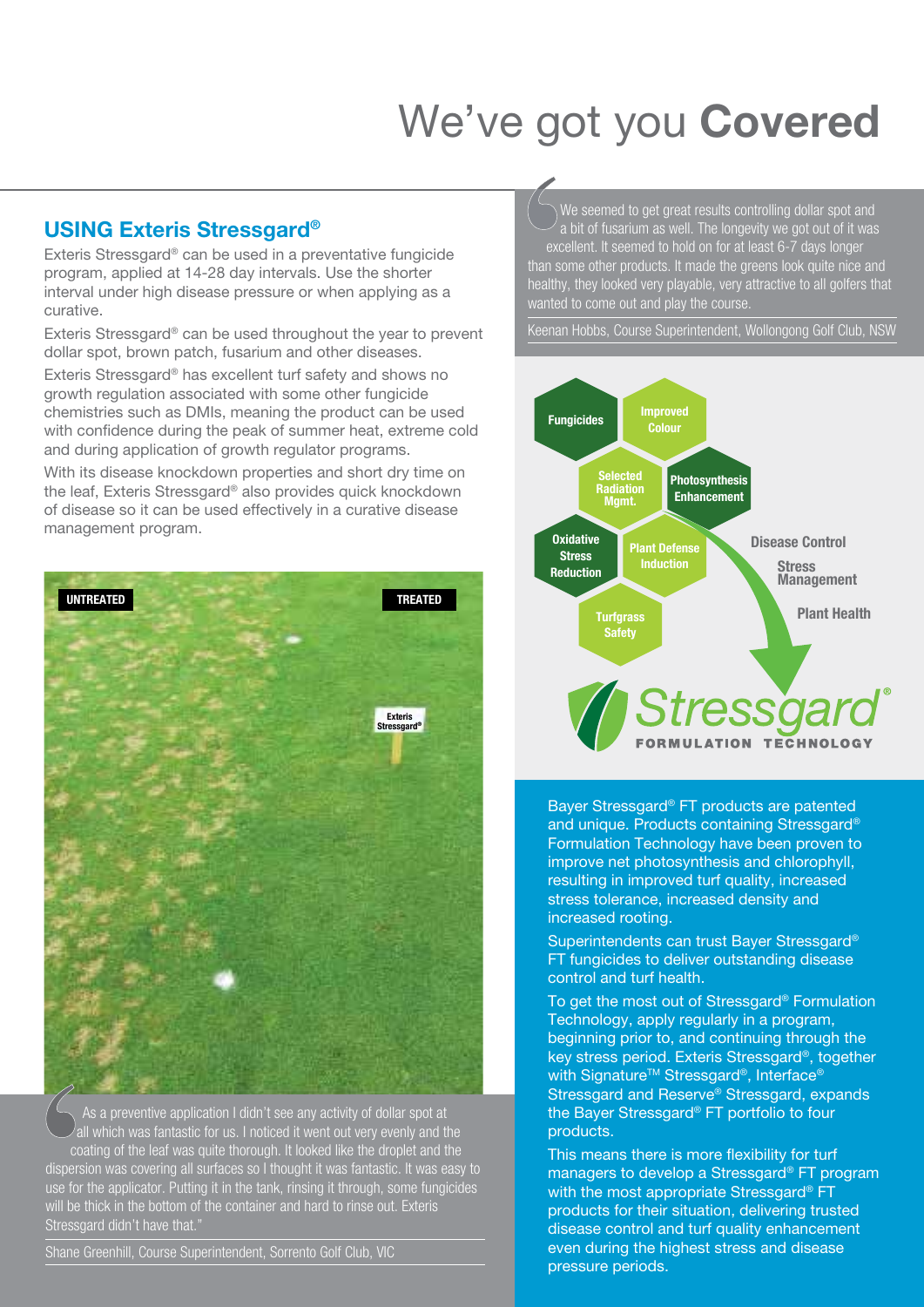# We've got you **Covered**



# **AT A GLANCE**

Active ingredients: fluopyram + trifloxystrobin

FRAC\* Code: 7 + 11 (SDHI + QoI)

Mode of Action: Respiration inhibitors

Systemicity: acropetal + mesostemic

Formulation: suspension concentrate

Signal Word: Caution

Diseases controlled: dollar spot, brown patch, fusarium, helminthosporium, gray leaf spot, rust

Application rate: 10 L/ha

Spray volume: 400 - 800 L water/ha

Pack size: 5 L

#### **FEATURES & BENEFITS**

A new SDHI fungicide from a unique chemical group combined with a proven QoI partner

- > Broadspectrum control of tough diseases
- > Helps manage resistance
- > Dual action knockdown power and lasting control
- > No concern of growth regulation, so safe to use during summer stress and growth regulator programs

Contains Leaf-Cote™ Technology

- > Faster disease knockdown means less scarring and quicker turf recovery
- > Flexibility to use across a range of spray volumes and not impact performance
- > More confidence to perform when environmental conditions are challenging

Formulated with Bayer's proprietary Stressgard® Formulation Technology

- > Peace of mind from plant health enhancement
- > Alleviates both abiotic & biotic stresses
- > Improves turf colour, quality & density
- > Greater flexibility to build a Stressgard® FT program

Convenient, easy to use liquid SC formulation

- > No fuss mixing and application
- > Minimal PPE requirement
- > Compatible formulation

We had the outbreak of dollar spot, and it was quite severe. We  $\alpha$  applied the Exteris Stressgard and we got a really good result from it. We could see the next day how rich in colour they were and it was cured within that week, you could see improvements definitely in that week.

Rob Harper, Course Superintendent, Yarrambat Golf Club, VIC

Especially with the *Poa annua* we've got to get a really good coverage across our surface and that means we have got to use finer nozzles and often products can hinder that and block nozzles, but we experienced with Exteris Stressgard that the formulation went through the spray tank nozzles really well with no issues whatsoever.

Adam Lamb, Course Superintendent, Barwon Heads Golf Club, VIC



 $21$  days (3 apps)

I needed something that would last a bit longer so I trialled Exteris Stressgard and had fantastic results. It was just one of those products that I didn't have to worry about monitoring greens on a daily basis during the construction phase. It gave me a longer period of control."

Craig Molloy, Course Superintendent, Cypress Lakes Resort, NSW